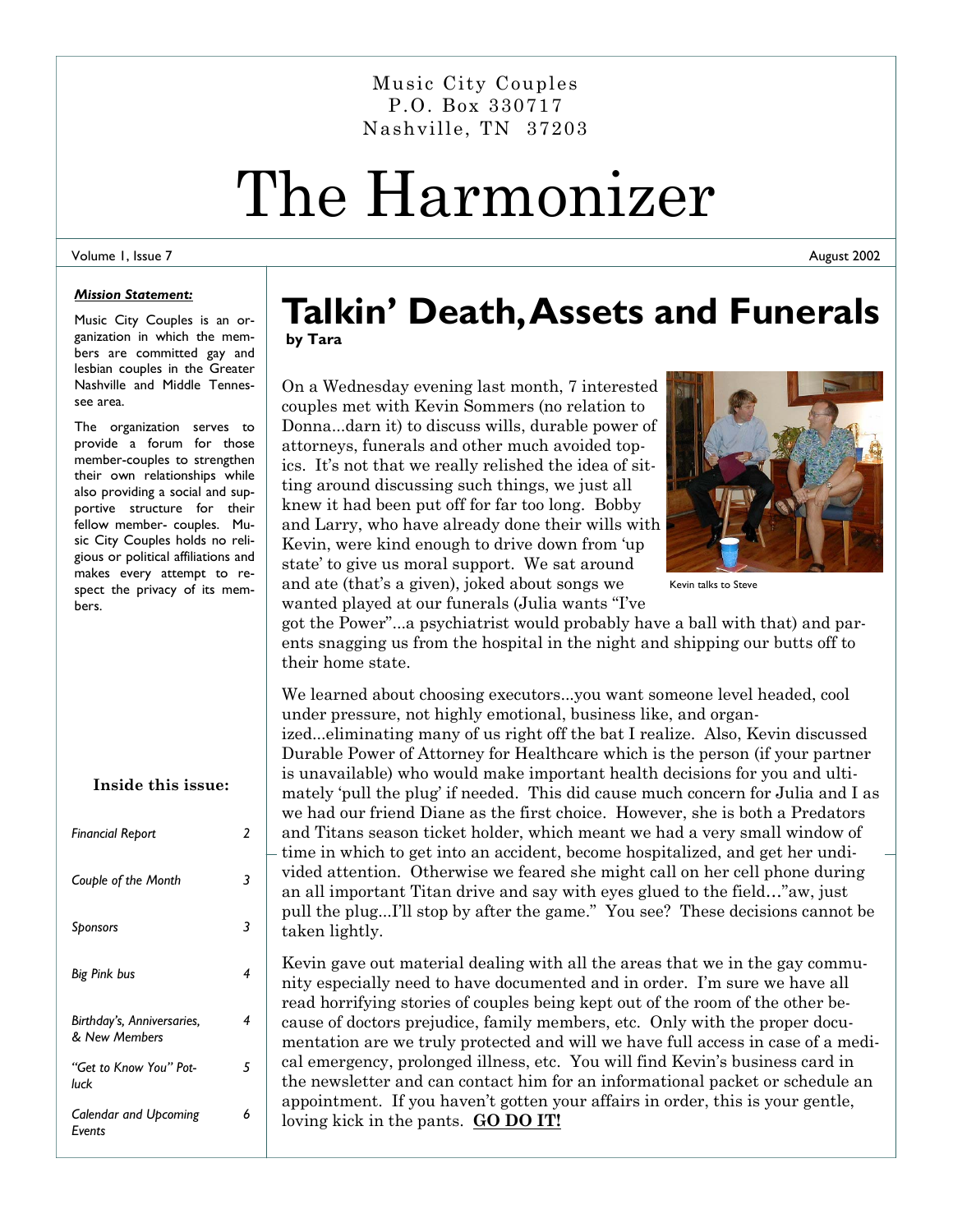### **Music City Couples Financial Report**

 **prepared by Russ & Don** 

| <b>Revenues Year to Date</b>                          |          |          | <b>Membership Dues Collected</b>       |       |  |
|-------------------------------------------------------|----------|----------|----------------------------------------|-------|--|
| Membership Dues                                       | \$892    |          | Larry & Bobby                          | \$48  |  |
| Couples National Donation                             | \$100    |          | Paul & Michael                         | \$24  |  |
| Newsletter Advertising                                | \$25     |          | Barb & Holly                           | \$24  |  |
| <b>Total Revenue</b>                                  |          | \$992    | Ned & Darrin                           | \$48  |  |
|                                                       |          |          | Ron & Joseph                           | \$24  |  |
| <b>Expenses Year to Date</b>                          |          |          | Tim & Chip                             | \$24  |  |
| <b>Bank Service Charge</b>                            | \$33     |          | Donald & Jeffary                       | \$24  |  |
| Check Charge                                          | \$13     |          | Angela & Risa                          | \$24  |  |
| Misc Pride Expenses                                   |          |          | Elaine & Ana                           | \$24  |  |
| Banner/Supplies                                       | \$253    |          | Lori & Lori                            | \$24  |  |
| Pride Booth Rent                                      | \$120    |          | <b>Total Membership Dues Collected</b> | \$892 |  |
| Newsletter Printing/Expenses                          | \$ 33.63 |          |                                        |       |  |
| "Get to Know You" Potluck                             | \$136.25 |          |                                        |       |  |
| Website Hosting &                                     |          |          |                                        |       |  |
| Domain Name                                           | \$98.40  |          |                                        |       |  |
| <b>Total Expenses</b>                                 |          | \$687.28 |                                        |       |  |
| <b>Net Funds Available</b>                            |          | \$304.72 |                                        |       |  |
| <b>Membership Dues Collected Last Month:</b><br>\$604 |          |          |                                        |       |  |

### **Basketball Anyone?**

If basketball is your game, then consider playing in the 14th annual Music City Classic, or joining the recreational program. The Music City Classic is on September 14th and 15th. The Classic is a  $\delta$ tournament with teams from across the southeast competing. This year there will be a recreational division with the cost being only \$175 for each team. Several organizations from around town will be represented. Why not make Music City Couples one of them?



For this and more information, visit the Storms website at *www.NashvilleStorms.com.*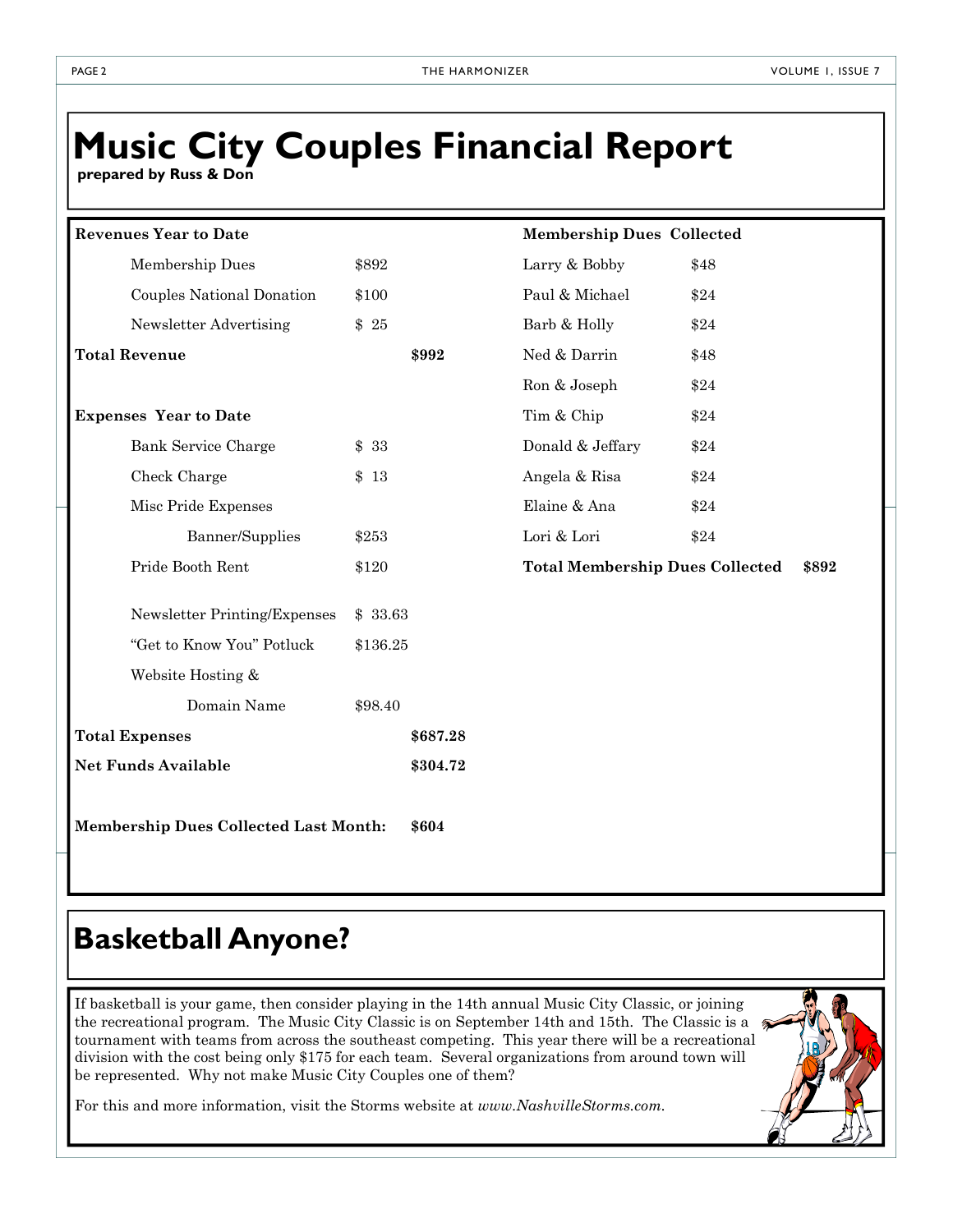### **Couple of the Month: Russ and Don Interview by Julia**

So, what do you guys do for a living?

Russ: I'm an accountant. Hmm I didn't know that but it works real well for us since you're one half of our financial couple.

Don: I am a commercial architect. Hmm, did I ever tell you that I was interested in being an architect? Yep until I got kicked out of school for smoking.

In April they celebrated their first year of happiness. They had met previously when Don was acting as a set designer, but Russ was dating someone at the time. There was some mention about Don lookin good to Russ but he looked straight and kind of snobby. Russ ended up answering Don's ad on 'Planet Out' thinking he liked what he saw and realized that they had met before. Hmm, I see where this is going.

Don thinks that Russ is, "the most normal person I've ever met". I would have to say that it's a good thing for Russ to be normal. They seem to be very happy together and destined to live a long happy life together. Russ is glad that, "Don just keeps him laughing". Don says, "that Russ is normal and decent". Together they have one pet and her name is Heidi and she is a poodle. I guess Russ had her before they met and now Don wasn't to sure about her but now she gets the hugs and kisses before Russ these days. I'd say that Don has had a change of heart. If you ever see Don around animals it isn't hard to see that he truly loves all animals.

What these guys love to do the most is work on their house and travel. In the one year they have been together they have taken 5 vacations in 365 days. Let's take a cruise, go to PTown or simply hang out off the coast of Ca. You name it they seem to have done it.

Give yourself a gift and take some time to introduce yourselves to these guys. Don is a little shy at first but worth the wait and Russ, well, you heard it from his partner, he's a decent, normal guy.

Stay tuned for next month when the couple being interviewed will be Julia and Tara, the Hospitality and Events Couple.

#### **Law Offices KEVIN T. SOMMERS**

Nashville 615-386-7007 Dickson 615-446-4882 Kingston Springs 615-952-9882 Fax: 615-952-5621 Mail: P.O. Box 399 Kingston Springs, TN 37082

www.sommerslawoffice.com





a garden store

Nancy Robison Proprietor

2800 Bransford Ave. Nashville, TN 37204 Phone (615) 383-0038  $Fax (615) 383 - 0607$ 

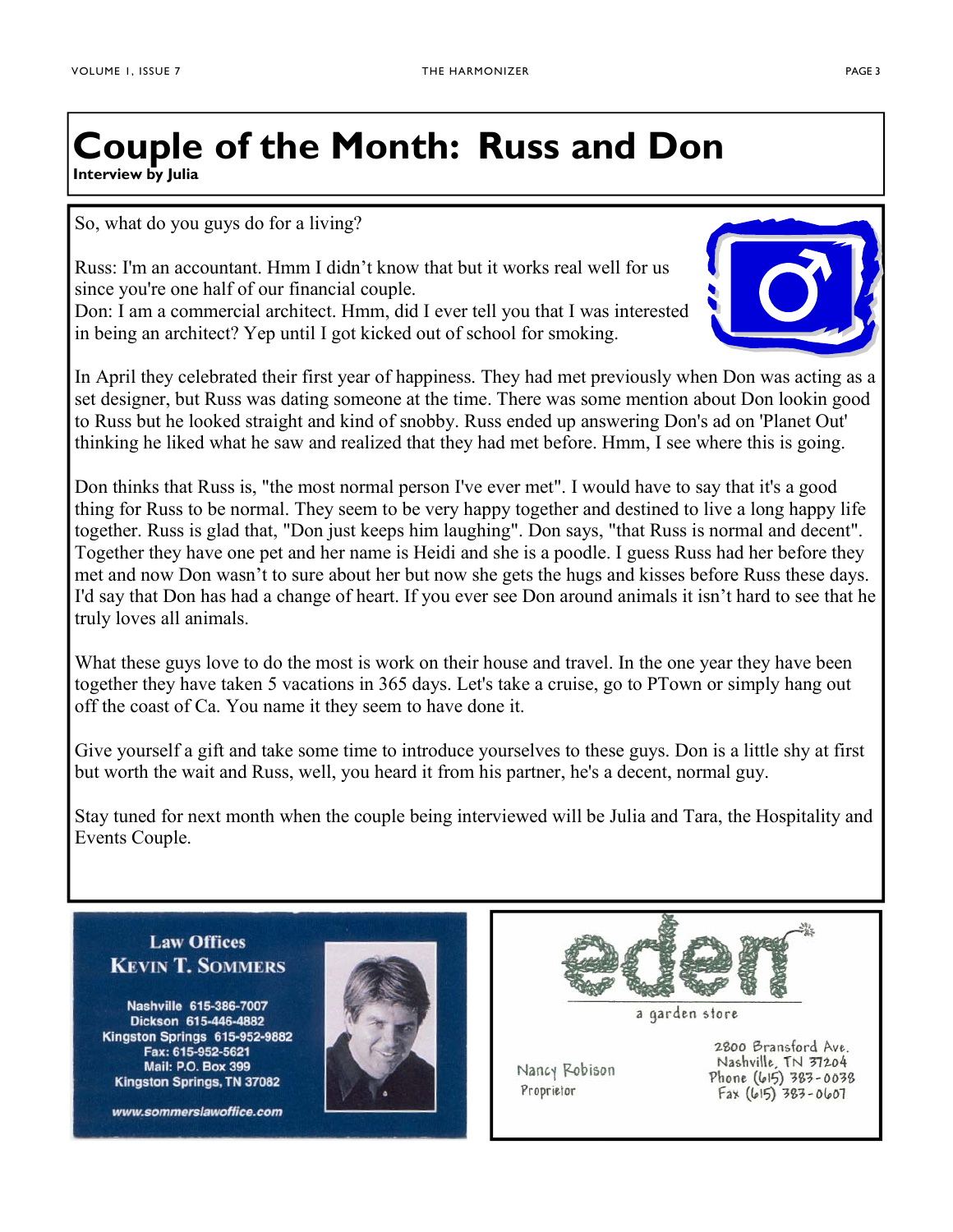## **The BIG Gay Adventure on the Little Pink Bus**

On Saturday, June 13th, eight couples took an adventure on the "Big Pink Bus", better

known as the company called Nash Trash Tours! Some of you may wonder what Nash Trash is. Well, it's a 1 1/2 hour entertaining tour on the lowdown of Nashville and the untold stories of the country music stars. Our tour guides featured the now famous Jugg sisters, Cheryl Lynn and Brenda Lee. All of their tour is original, hokey and fun all at the same time. Most of the narration is done through songs that poke fun at the trashy side of Nashville and the music industry. Just an FYI, the Jugg sisters will be featured on Emeril Lagasse's cooking show in September. Be sure to check out their website, *www.nashtrash.com.*









Jim (Gary) 8/4 Paul & Michael Jon ( Cliff) 8/22 Barb & Holly



|  | HAPPY ANNIVERSARY |
|--|-------------------|
|  |                   |

| Joe & Gary    | 8/23 |
|---------------|------|
| Steve & Scott | 8/31 |

#### **BIRTHDAYS WELCOME NEW MEMBERS**

 Ron & Joseph Tim & Chip Donald & Jeffary Angela & Risa Elaine & Ana Lori & Lori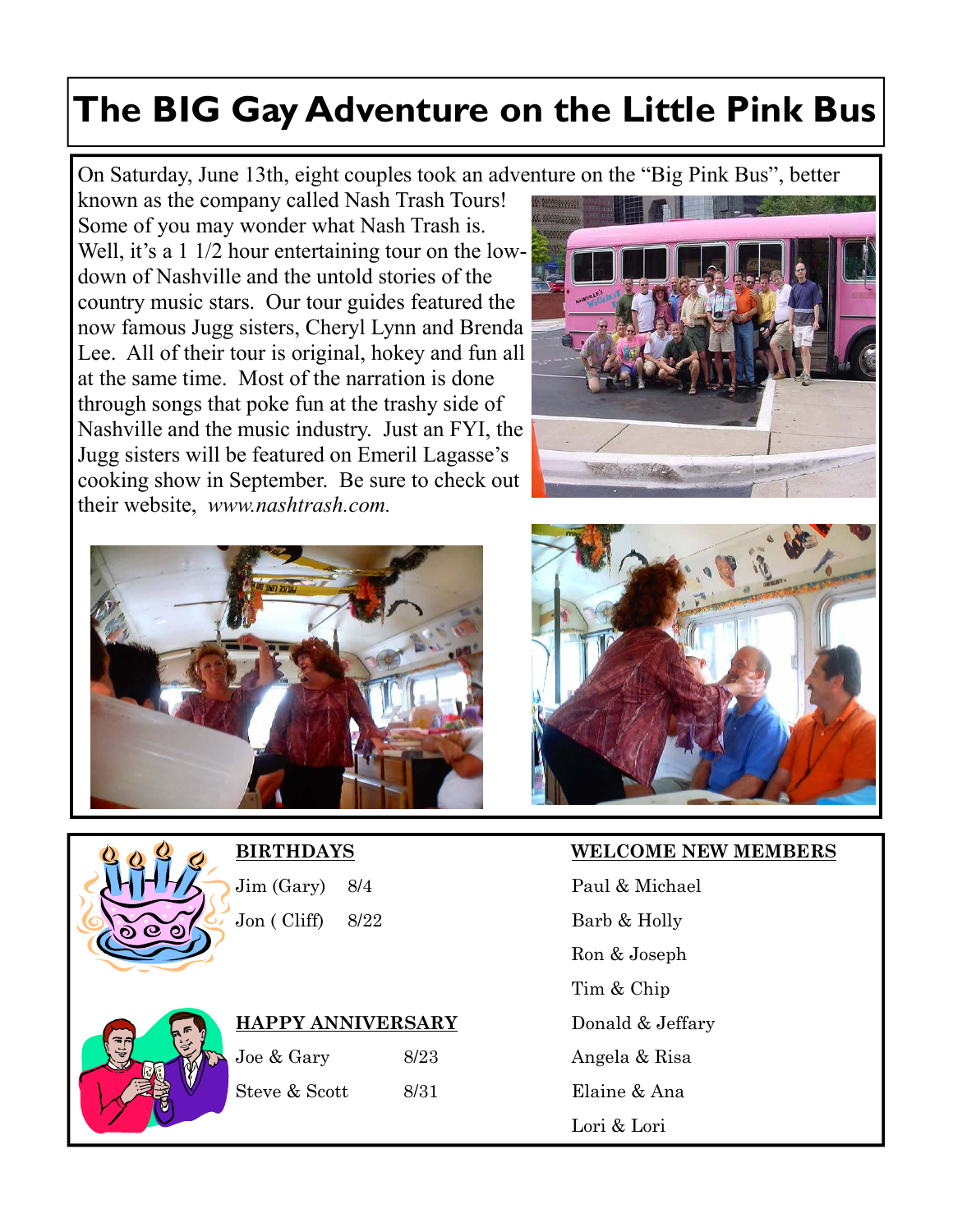### **PRIDE Followup Potluck Grand Success** Subsection  $\left\| \frac{\text{Some things to look for in}}{\text{the next new Slater are the}} \right\|$

Sunday, July 14th was an exciting day for Music City Couples. Through the cooperative efforts of the chair couples, several member couples, and the help of Gary and Joe in securing a place to host the event, Music City Couples held its first "Get to Know You" potluck dinner, inviting all interested gay and lesbian couples in the Greater Nashville & MiddleTennessee area to learn more about us and what we represent. Many current member couples were in attendance as well as several couples who expressed interest in the organization while visiting our booth at Nashville PRIDE.



More than 50 people were in attendance for an afternoon of games, good food, and great conversation. Many wonderful door prizes were given away to new members, from BBQ utensils to the hand crafted birdhouse donated by the ladies at Eden, the Garden Store. Many interested couples stated that they had been looking to meet other gay and lesbian couples within the community but had no means to do so. We are happy to report that several of these couples became members of Music City Couples, and new friendships were formed.

The "Get to Know You" Potluck was followed by a Tuesday night out at Tribe where many new members were in attendance. To all new members we say "Welcome!"

the next newsletter are the placing of a classified section. Remember, your junk could be someone else's treasure, so why not advertise it free in the newsletter. Stay tuned to the message board for more info on where to send your classified articles.

A survey is being compiled for a list of activities to be mailed to all members. This will also include kids activities. This will give us an idea of events that you would like to attend in the future. If you have any suggestions for the list please post it on the message board or call Julia and Tara.

### **Recipe of the Month**

#### *GREEK PASTA SALAD*

#### INGREDIENTS:

- $1/2$  cup olive oil  $1/2$  cup red wine vinegar 1 1/2 teaspoons garlic powder 1 1/2 teaspoons dried basil 1 1/2 teaspoons dried basil 1 1/2 teaspoons dried oregano 3/4 teaspoon ground black pepper 3/4 teaspoon white sugar 3 cups fresh sliced mushrooms 15 cherry tomatoes, halved 1 cup sliced red bell peppers 3/4 cup crumbled feta cheese 1/2 cup chopped green onion 4 ounces black olives 12 ounces sliced pepperoni sausage 2 1/2 cups cooked macaroni each slice cut in half
	-

#### DIRECTIONS:

In a large bowl, whisk together oil, vinegar, garlic powder, basil, oregano, black pepper, and sugar. Add cooked pasta, vegetables, cheese, olives, and pepperoni; toss until all ingredients are well coated. Cover, and chill 2 hours or overnight.

YIELD: 4 servings

#### **AS OF PRINT DATE, THESE ARE THE MOST CURRENT EVENTS. PLEASE CHECK THE MESSAGE BOARD FRE-QUENTLY FOR UPDATES.**

*The Harmonizer is a monthly publication of Music City Couples. Production of the newsletter is the responsibility of the Media Couple. We encourage all members to submit articles to appear in the newsletter. The Media Couple reserves the right to select and edit all articles for publication.*